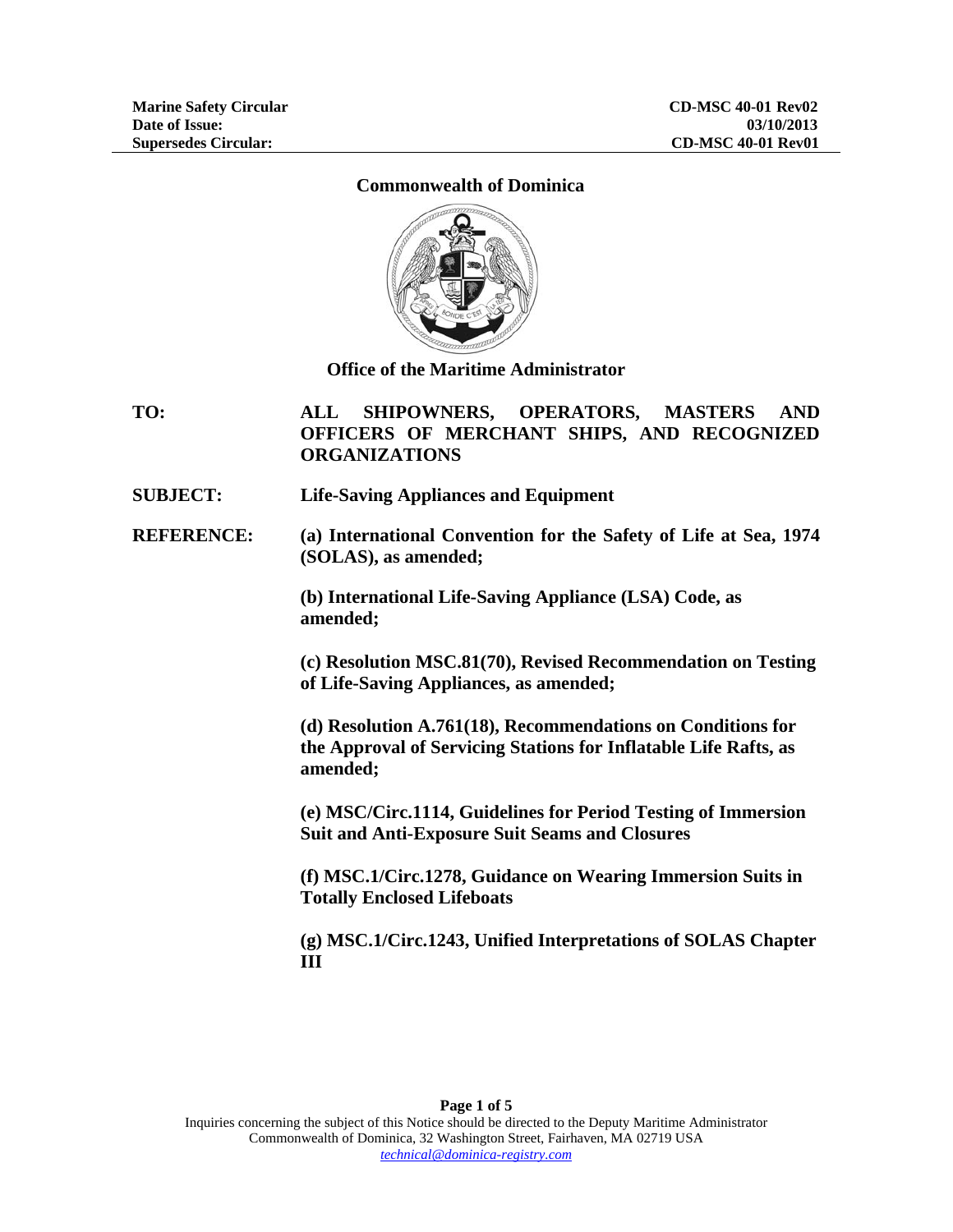| <b>Marine Safety Circular</b> | <b>CD-MSC 40-01 Rev02</b>                                          |
|-------------------------------|--------------------------------------------------------------------|
| Date of Issue:                | 03/10/2013                                                         |
| <b>Supersedes Circular:</b>   | <b>CD-MSC 40-01 Rev01</b>                                          |
| APPLICABILITY:                | This Circular applies to all ships, mobile offshore drilling units |
|                               | and mobile offshore units (MOUs) subject to<br>(MODUs)             |

**references (a) through (c) above.** 

## **PURPOSE:**

This Circular addresses a number of recent issues and requests involving Life-Saving Appliances aboard Commonwealth of Dominica flag vessels that have been presented to the Dominica Maritime Administration for interpretation and clarification of its policy.

## **REQUIREMENTS:**

## **General**

## **1. Approval of Equipment**

The Commonwealth of Dominica Maritime Administration will accept equipment approvals granted by another State that is a Party to the SOLAS Convention, or a Recognized Organization (RO) on behalf of the Administration or other Party to the SOLAS Convention; provided, the approvals are fully in accordance with Convention requirements. All newly installed life-saving equipment must comply with references (a) through (c) above.

Existing equipment, which was manufactures and tested in accordance with previous SOLAS Convention requirements, may continue to be used as long as it remains in serviceable condition.

## **2. Approval of Service Providers**

The Administration recognizes servicing facilities that are approved by a State which is Party to the SOLAS Convention or by an RO on behalf of the Administration or other Party to the SOLAS Convention; provided the approvals are in compliance with reference (d) above, as amended. This has become necessary because certain suppliers have not developed networks of service stations to support their products, something that owners should be taking into consideration in the selection of such closely regulated items such as these.

The Administration does not, however, maintain an exhaustive list of every world-wide service station so recognized. As a result, the Administration relies upon local knowledge and the extensive network of RO offices. The RO station offices should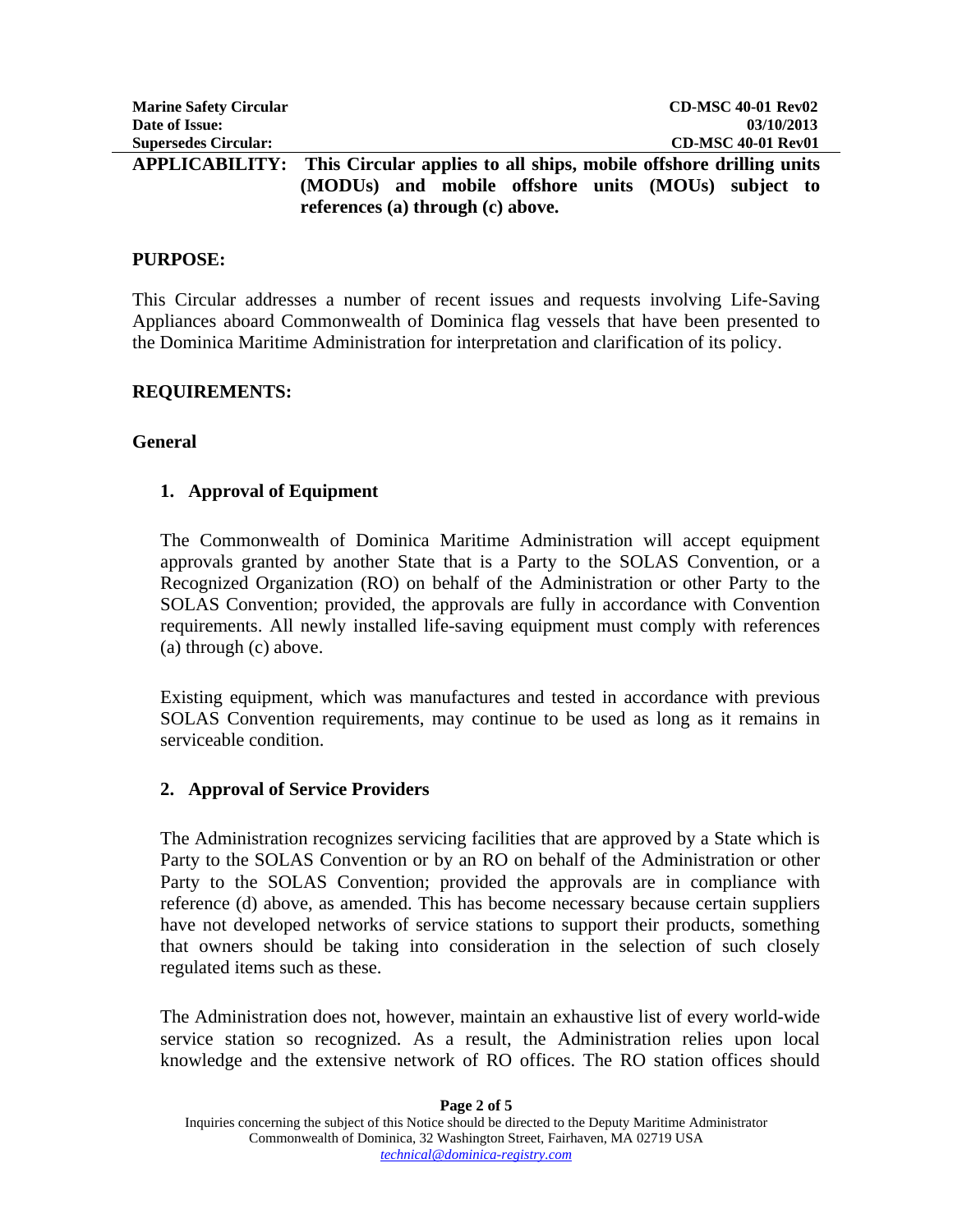| <b>Marine Safety Circular</b> | <b>CD-MSC 40-01 Rev02</b> |
|-------------------------------|---------------------------|
| Date of Issue:                | 03/10/2013                |
| <b>Supersedes Circular:</b>   | <b>CD-MSC 40-01 Rev01</b> |

know the suitability of such service stations in their area. The service station recommended by the RO will be acceptable to the Administration.

# **3. Equipment and Servicing**

The SOLAS Convention requires that inflatable life rafts, inflatable life jackets, marine evacuation systems, and inflated rescue boats be services at approved servicing facilities.

On vessels that have implemented the Harmonize System of Survey and Certification (HSSC) inspection scheme, the inflatable life rafts, any inflatable life jackets, and any installed evacuation systems must be examined and certification of last servicing verified during the annual, periodical, and renewal surveys stipulated in the 1988 SOLAS Protocol. On other vessels, this equipment is to be serviced just prior to, or during the Cargo Ship Safety Equipment Certificate periodical and renewal surveys.

The RO surveyors must be satisfied that the servicing has been completed satisfactorily prior to endorsing or issuing the Cargo Ship Safety Equipment Certificate or HSSC Cargo Ship Safety Certificate. Attendance of the surveyor during the servicing of the life raft is not mandatory.

The Administration recognized that annual servicing of the large numbers of the life rafts required for passenger ships under their unique voyage conditions may impose difficulties. The Administration therefore endorses the servicing of life rafts in smaller more manageable groups throughout the certification year. Each life raft, however, must be serviced in a sequence that ensures that no life raft will exceed a 12-month servicing interval.

The servicing internal and procedures for inflated rescue boats must be in accordance with the manufacturer's requirements. The facility performing the servicing must comply with the requirements of paragraph 2.1 above.

The periodic testing of immersion suits shall be conducted according to reference (e) above. Suits less than 10 years old shall be tested at intervals not exceeding three (3) years; suits older than 10 years, or suits which have seams or closure that are in questionable condition may be required to be tested more frequently. Immersion suit are tests may be conducted on board ship if suitable equipment is available. Any necessary repairs should be conducted by an approved service provider in accordance with manufacturer's recommendations.

Ï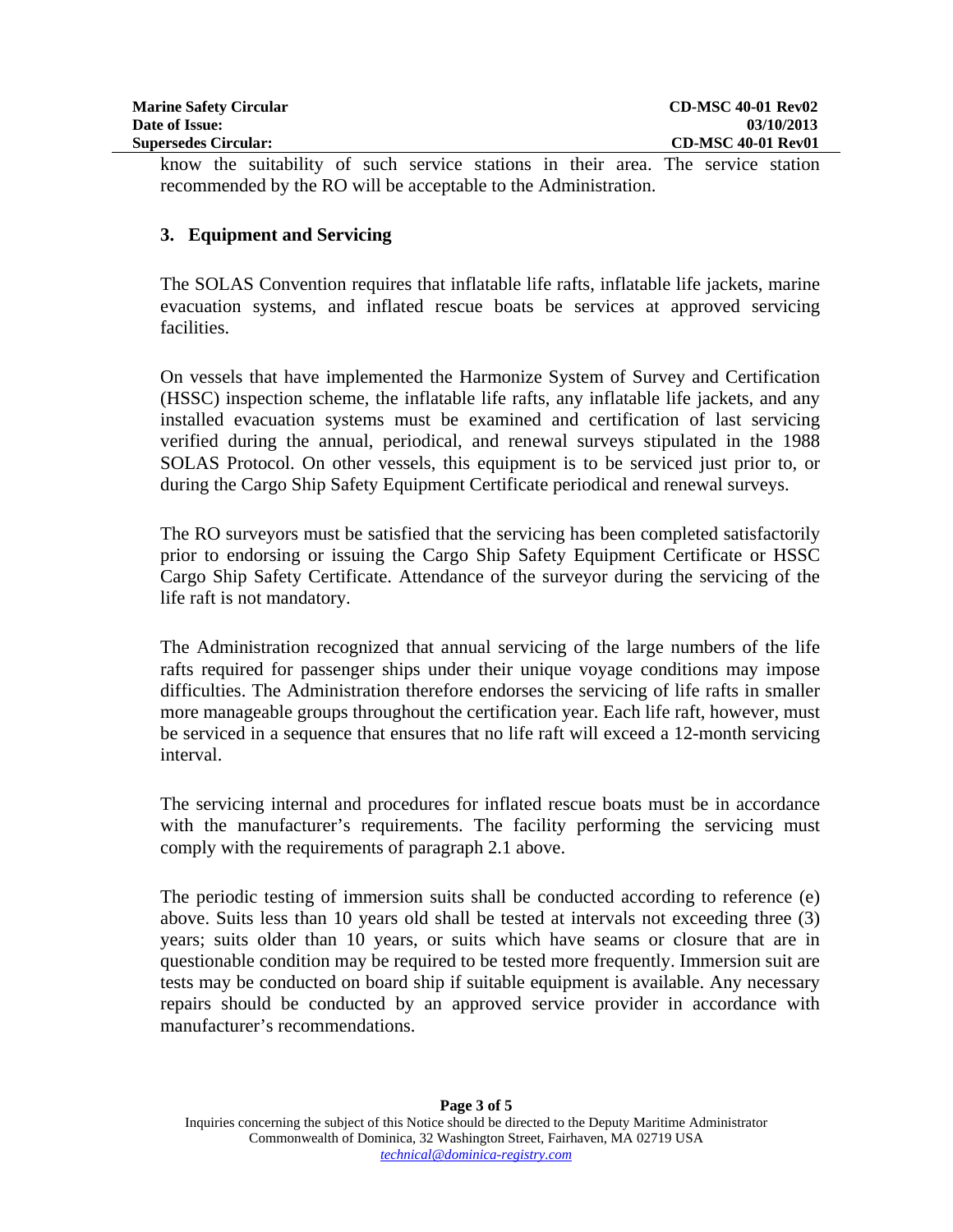| <b>Marine Safety Circular</b> | <b>CD-MSC 40-01 Rev02</b> |
|-------------------------------|---------------------------|
| Date of Issue:                | 03/10/2013                |
| <b>Supersedes Circular:</b>   | <b>CD-MSC 40-01 Rev01</b> |
| 4. Life Rafts                 |                           |

Life rafts provided in compliance with SOLAS Regulation III/31.1.4 may be stowed in protected positions provided they are readily available at all times. Particular care should be given to their accessibility when deck cargoes are carried. Consideration should also be given to facilitate launching.

As described in reference  $(g)$  above, remotely located survival craft such as the life rafts provided in compliance with SOLAS Regulation III/31.4.1 shall be provided with an embarkation ladder or other means of embarkation enabling descent to the water in a controlled manner as per SOLAS Regulation III/11.7. For this purpose, knotted ropes are not considered an acceptable means of embarkation.

On occasion, it may be necessary to temporarily carry persons on board in excess of the number currently authorized. When physically possible, the installed lifeboats should be recertified to provide the necessary capacity. If the existing lifeboats are already certified to their maximum capacity, the Administration may allow, for legitimate verifiable reasons, the substitution of inflatable life raft capacity appropriately installed in accordance with regulatory requirements to augment the required lifeboat complement as a temporary measure of equivalency. These temporary measure will be limited to the minimum period of time required for the additional persons to be on board and, in general, will not exceed two (2) months. This accommodation will only be allowed with the specific approval of the Administrator.

# **5. Immersion Suits and Thermal Protective Aids**

Immersion suits shall comply with section 2.3 of reference (b) above.

An immersion suit shall be provided for every person on board the ship, unless expressly provided otherwise under reference (a). Immersion suits and thermal protective aids are to be assigned by the Master. It is recommended that they should be kept in staterooms along with life jackets.

Additional immersion suits as required under SOLAS III/32.3.3 shall be provided for each person on watch or at any normal work location that is remote from where immersion suits are normally stowed. For the purposes of this paragraph, a normal work location is a location where a crewmember regularly carried out normal work functions. Examples may include but are not limited to: control rooms, machine/work shops, galleys, offices, and remote lookout positions. Such a work location would be considered remote if it is not in the direct vicinity of the primary survival craft and/or normal stowage position of the individually assigned immersion suits, and could not